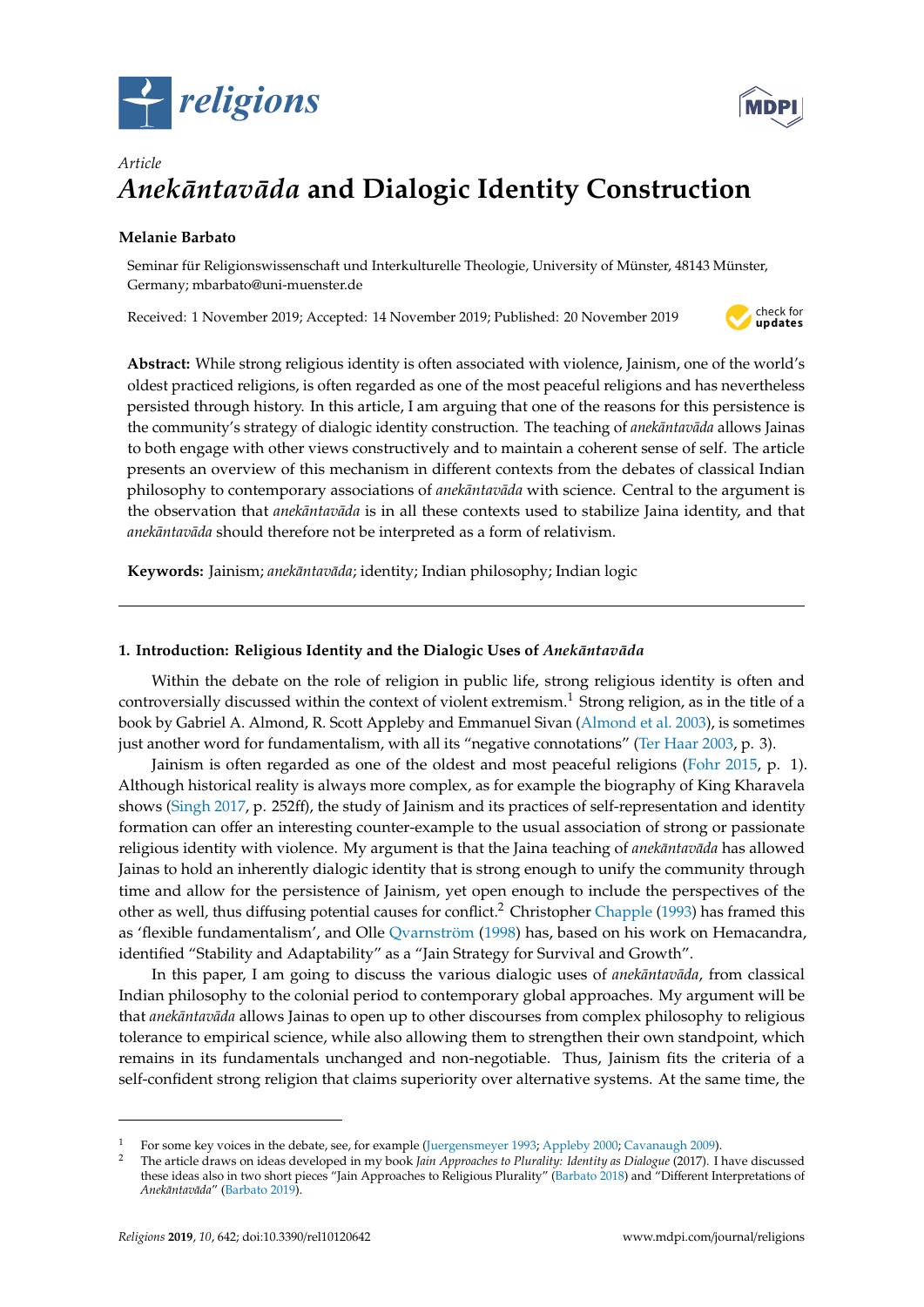identity of many Jainas is dialogic in so far as they not only reject violence unconditionally but define themselves explicitly through their openness to the many perspectives any matter truly has and which might be brought in by conversation partners who hold quite different world views. My claim is that part of the function of *anekāntavāda* lies in dialogic identity construction, which differs from relativism defined as "the view that truth and falsity, right and wrong [...] are products of differing conventions and frameworks of assessment and that their authority is confined to the context giving rise to them" [\(Baghramian and Carter](#page-11-7) [2019\)](#page-11-7), as Jainas can hold unconditional truth claims about a normative reality that can be defended authoritatively.

# $2.$  What is *Anekāntavāda*?

*Anekāntavāda* literally means the teaching of non-one-sidedness. It can also be translated as the Jaina teaching of plurality, because it offers a way of dealing with both ontological and epistemological plurality. Jainism holds that there is an infinite number of attributes to any given object, and based on this assumption *anekāntavāda* means most fundamentally that whenever we observe a thing, we only grasp a limited amount of its attributes, missing others that would be equally deserving of attention. Similarly, if we describe an object, we only express a very limited amount of the whole truth that is out there. Other utterances, some of which may at first glance appear to go against our own, may be equally justified when the full picture is taken into consideration. The famous story of the blind men and the elephant is the favorite tale to illustrate the argument. This "full picture" is not only an abstract ideal for the followers of Jainism. Rather, omniscience is taken as the natural state of the soul, which can be achieved again when all karmic particles, which are imagined quite literally as matter and dirt, have been cleansed of the soul. This has already been achieved by the omniscient who are revered as role models by the Jainas.<sup>3</sup>

There are three other terms that have to be known in connection with *anekantavada*. These are *syadv ¯ ada ¯* , *nayavada ¯* , and *saptabhang˙ ¯ı*. *Syadv ¯ ada ¯* is the teaching that in an ideal situation, speakers would insert the particle *syat* into every utterance. *Syat* has in this context to be translated not as "maybe" but as "from one perspective" and serves as a reminder that an infinite number of other equally valid perspectives are not captured in that particular utterance.<sup>4</sup> Sometimes, *syadvada* is also used synonymously with *anekāntavāda*, the *saptabhangī* or—showing the central role of this teaching—the entire system of Jaina thought [\(Padmarajiah](#page-12-4) [2004,](#page-12-4) p. 334).

*Nayavāda* is the teaching of the different viewpoints. It offers a set of different perspectives that can be taken with regard to any subject, depending on what elements the observer focuses on. Typically, seven viewpoints are presented when explaining *nayavāda*, but this list is not exhaustive. Given the infinite number of properties every object possesses, one could also say that there is an infinite number of viewpoints from which the object can be observed and discussed. For example, the collective view point (*sangrahanaya ˙* ) refers to the general aspect, such as: This is a human being. The practical viewpoint (*vyavahāranaya*) on the other hand concentrates on the specific particularities, such as: This is my grandmother.<sup>5</sup> In the right circumstances each *naya* is a legitimate way of viewing the world, as long as it is remembered that they just provide a view from a particular angle, not a full image of reality.

The *saptabhangī* is typically translated as sevenfold predication. It consists of all seven logically possible combinations of the affirmation, negation, and inexpressibility. The last element is the simultaneous grasping of affirmation and negation in their appropriate context, for which language does not suffice. It is therefore termed "inexpressible". In the case of considering the sweetness of a mango, the first three combinations would be: (1) in some way it is sweet (now), (2) in some way it is not sweet (before ripening), (3) in some way it is sweet and not sweet (considering successively

<sup>&</sup>lt;sup>3</sup> For the Jaina concept of omniscience see Paul [Dundas](#page-11-8) [\(1992,](#page-11-8) pp. 74–77).

For a short introduction to *syadvada*, see for example Jeffery [Long](#page-12-5) [\(2009,](#page-12-5) pp. 146–50). On the meaning of 'syat' see also B.K. [Matilal](#page-12-6) [\(1981,](#page-12-6) p. 52f).

The seven viewpoints are explained, for example, by Sagarmal [Jain](#page-11-9) [\(2006,](#page-11-9) pp. 96-100).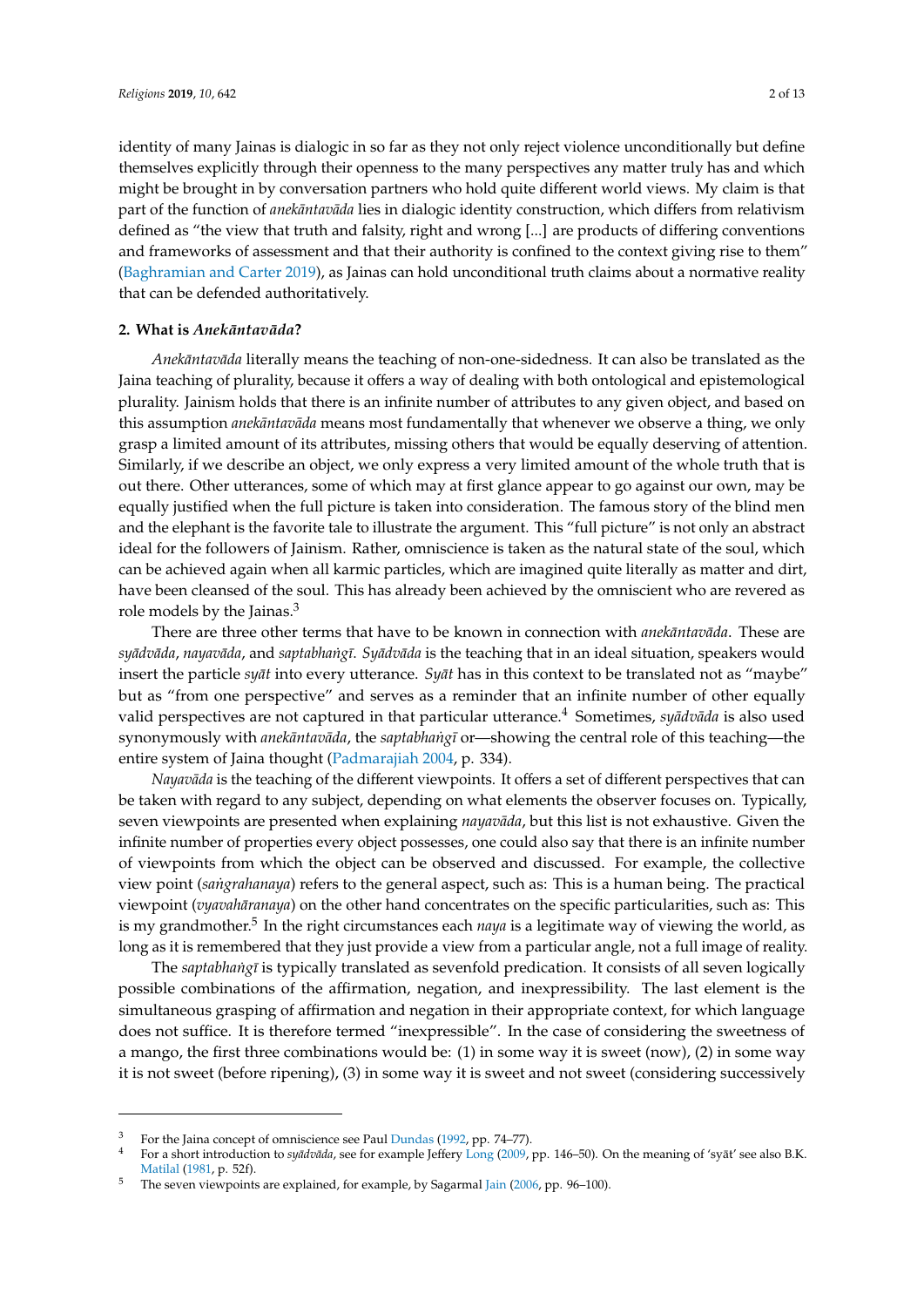current sweetness in the ripe mango and previous lack of sweetness in the unripe mango), (4) in some way it is inexpressible (considering simultaneously current sweetness and previous lack of sweetness). The remaining three combinations are (5) in some way it is sweet and inexpressible, (6) in some way it is not sweet and inexpressible, and  $(7)$  in some way it is sweet and not sweet and inexpressible.<sup>6</sup> Beyond making a philosophical point about the many-sidedness of reality and the complexity that would be involved in perceiving and expressing reality adequately, this model reproduces as closely as is possible for ordinary human beings the universal insight of the omniscient, who have access to all knowledge simultaneously [\(Barbato](#page-11-10) [2017,](#page-11-10) p. 103ff).

# 3. The Many Interpretations of *Anekāntavāda*

While the preceding section can be taken as a presentation of *anekantavada* in a nutshell, anyone who starts reading up or talking to Jainas on *anekantavada* will notice that it seems to mean different things to different people. In particular, there is an observable difference between what I am calling the classical understanding of *anekāntavāda*, when *anekāntavāda* was discussed in an inner-Indian context of different philosophical schools, and the modern understanding, which has become prominent since the 19th century, when the discourse also came to engage a Western and global audience [\(Barbato](#page-11-10) [2017,](#page-11-10) p. 1ff). The shift is largely one from philosophical theorizing to practical application, and I will discuss this in more detail in the following sections. For now, the important point is that the presentation and application of *anekāntavāda* changed as the context and dialogue partners changed. Through its long history, *anekāntavāda* was repeatedly adapted to facilitate theoretical and practical approaches for engaging peacefully with other discourses. This dialogic outlook, I am arguing, has helped the Jaina community to both preserve and adapt its identity across time.

This is connected to another potential dichotomy: the insistence on one's own established position versus the openness to the view of others. As mentioned above, Christopher [Chapple](#page-11-2) [\(1993\)](#page-11-2) has sought to capture this in his description of Jainism as a form of "flexible fundamentalism". He uses the term "fundamentalism" because throughout its history Jainism's fundamental teachings on ethics and cosmology have remained largely the same. Chapple's category does not convey the typically negative connotation of the term "fundamentalism", although the oxymoronic sound of "flexible fundamentalism" is probably intended: an adherence to fundamental and unnegotiable principles that "is tempered by a fervent concern that the points of view held by others not be dismissed but rather that they be explored, understood, and then contextualized in the light of Jaina doctrine" [\(Chapple](#page-11-2) [1993,](#page-11-2) p. 23).

This negotiation between continuity and change is one of the great challenges all religious communities experience in modernity. As Helen [Waterhouse](#page-12-7) [\(2001,](#page-12-7) p. 118) has pointed out, there is often a fine line to tread between conservation and adaptation:

"In order for the symbolic encodements of a religion to be meaningful, they must transmit meaning in ways that are both authentic and accessible. There is little value in thoroughly traditional expressions of religious truths that people are unable to access or understand. Conversely, there is no point in adapting religious teachings in order that people can understand them, if thereby they are changed to such a degree that they are no longer authentic, or, indeed, true within the terms of that tradition. This is especially problematic when a religion crosses cultural divides."

In the following sections I will present how *anekantavada* has in different settings been adjusted to help Jainas negotiating the potential tension between the self and the other peacefully.

<sup>6</sup> For an explanation of sevenfold predication see K.P. [Sinha](#page-12-8) [\(1990,](#page-12-8) p. 12ff).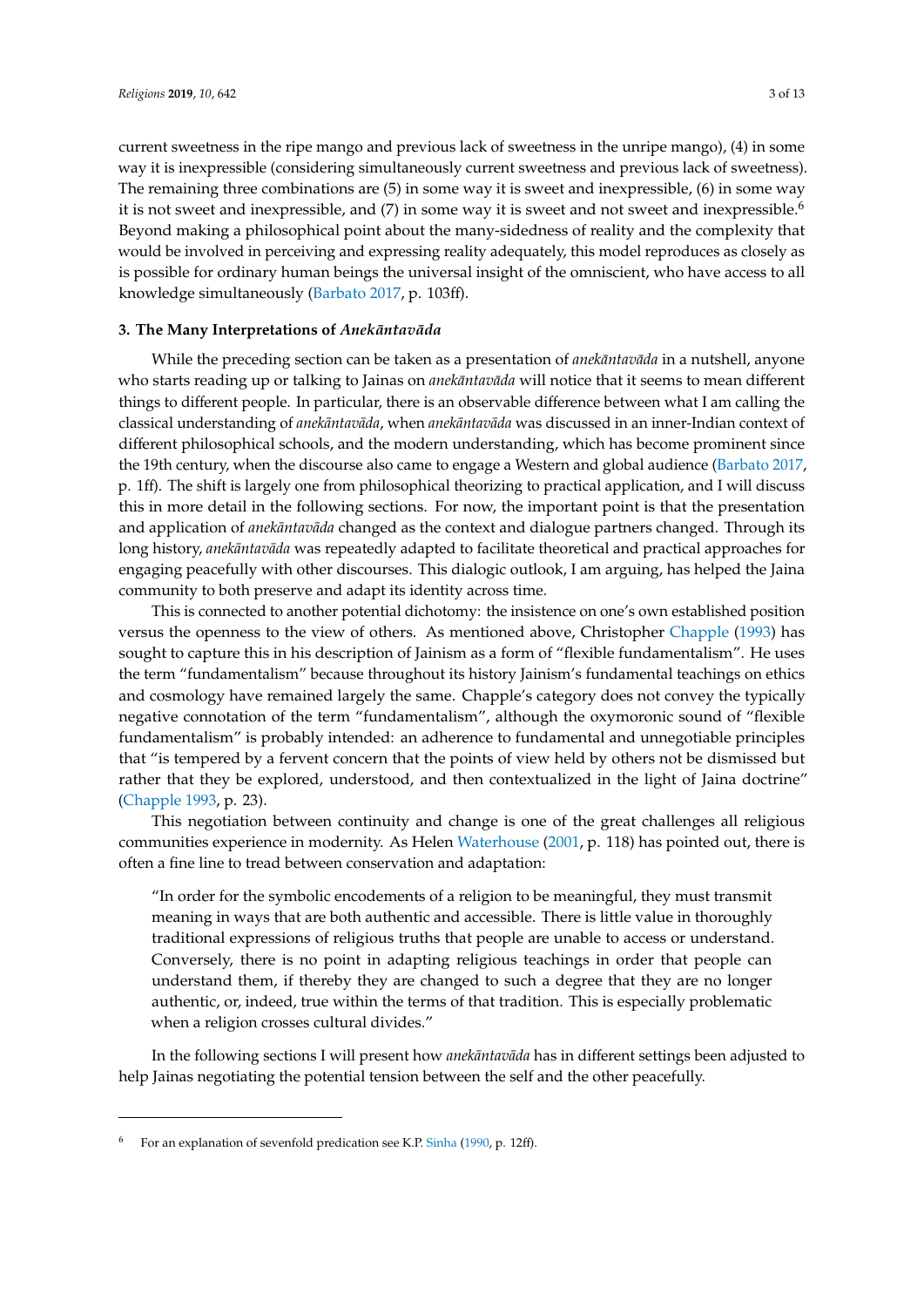# **4. The Early Development**

Jainism does not have a founder but its adherents believe that the wisdom of the Jaina path has been (re-)discovered at different times in history by spiritually advanced individuals, called the ford-makers (*tīrthankara* or Jina). The last of these ford-makers was Mahāvīra, a contemporary of the Buddha. Although the terminology is not fixed yet, an early form of *anekantavada* can already be found in the speeches of Mahāvīra. The *Bhagavatīsūtra* states, for example, that Mahāvīra taught his disciples:

"The world is [ . . . ] eternal. It did not cease to exist at any time, it does not cease to exist at any time and it will not cease to exist at any time. It was, it is and it will be. It is constant, permanent, eternal, imperishable, indestructible, always existent. The world is [ . . . ] not eternal. For [in the cosmic cycle] it becomes progressive after being regressive. And it becomes regressive after being progressive. The soul is [ . . . ] eternal. For it did not cease to exist at any time. The soul is [ . . . ] not eternal. For it becomes an animal after being a hellish creature, becomes a man after becoming an animal, and it becomes a god after being a man." [\(Matilal](#page-12-6) [1981,](#page-12-6) p. 19)

While this insight is not presented as a specific idea named *anekantavada*, the fundamental idea of the concept is already fully present. According to *anekantavada*, it would be incomplete, and thus in a way false, to describe the world or the soul as either eternal or perishable. Mahāvīra shows that to give a good answer to such fundamental questions, one has to keep the complexity of the world in mind and take the time to point it out to the conversation partner. As B.K. [Matilal](#page-12-6) [\(1981,](#page-12-6) p. 23) has argued, this approach to tackling religious and philosophical questions distinguishes Mahāvīra from the Buddha, who preferred to remain silent on questions that could cause more confusion than clarity and focused instead on the means of removing suffering from the world. The Jaina attitude, in contrast, is one of engagement through a refinement of speech, which also entails cultivating an awareness of the limitations of language. Unlike Hindus who consider Sanskrit a sacred language and even know a female deification of language called Vāc, Jainas do not believe in an inherent sacrality of language. As Peter [Flügel](#page-11-11) [\(2009,](#page-11-11) p. 132) has pointed out, "Digambara Jains [one of the two major Jaina groups] insist that the sermons of a Jina take the form of a miraculous sound (divya-dhvani), which radiates the meaning (artha) of his teachings instantaneously, not mediated through words. As there is no language for the unspeakable (avaktavya) ultimate truth, any language can be used to express it." The Jaina attitude to language is therefore ambivalent. Jainas believe that words can be useful on the path towards enlightenment, but also that uncritical, oversimplified or aggressive speech can lead astray.

# **5.** *Anekantav ¯ ada ¯* **in Inter-School Debate**

In the debates that occurred between the various Indian schools of thought, Jainism came to represent a critical voice that sought a middle way on different topics that were hotly debated. Rather than denying the claims of the Vedāntins, the Naiyāyikas or the Buddhists by putting forth their own and different counter-theory, the Jaina strategy was to argue that all these schools got important points right, but only present a limited outlook on reality. The ultimately desirable position that encompasses all correct views was then claimed by Jainism, which was presented as the only approach that is *an-ekānta*: not-onesided. As Himal [Trikha](#page-12-9) [\(2012b,](#page-12-9) p. 26) has pointed out, the "claim for the superiority of the Jaina doctrine is substantiated in the philosophical works of the Jainas by basically two means: through discussions of their perspectivistic epistemological model and through the deconstruction of the philosophical tenets of opposing traditions, i.e., by means of their refutation."

Two examples will suffice to show this method. The first is taken from the *Aptamīmāmsā*, which was composed by Samantabhadra probably during the fifth or sixth century [\(Balcerowicz](#page-11-12) [2016,](#page-11-12) p. 438). One of the most fundamental beliefs of Jainism is the equal reality of origination, persistence and decay in the world. The second chapter of the *Aptamīmāms* $\bar{a}$  seeks to take on the two positions that stand for the "one-sided" options on the opposite sides of the spectrum. *Aptamīmāmsā* 24 states: "But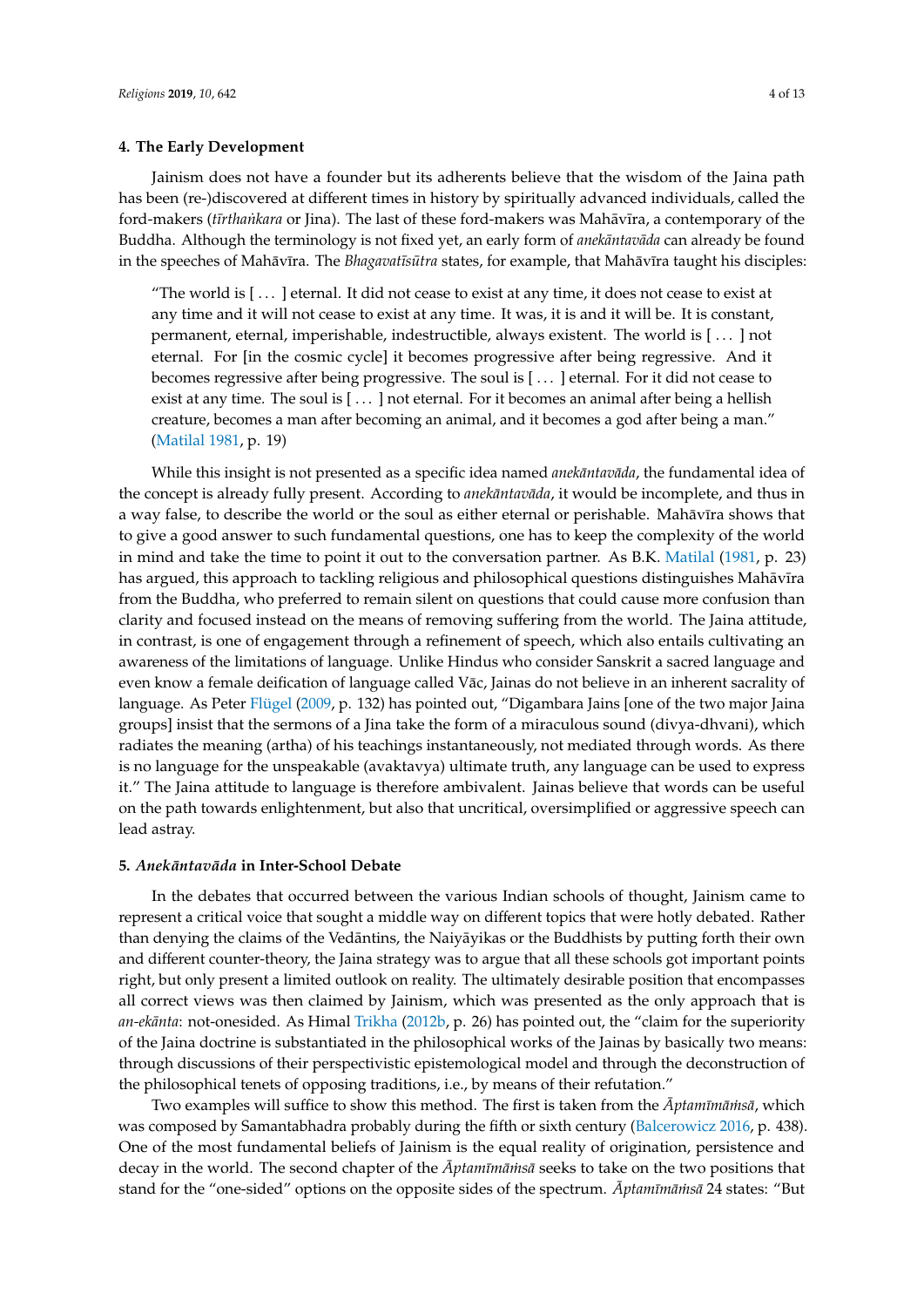according to the onesided view of the Advaita, the visible differences become impossible, for example the instrumental cause or the predicates. One cannot be born by oneself."<sup>7</sup> The Jaina view rejects the monism of the Advaita Vedānta school by pointing out that change requires a cause that is different from the effect, and the meaningful use of predicates in utterances requires a subject that is undergoing change through the action implied by the verb. If reality is characterized only by sameness, so the claim of this verse, basic elements of our perception and communication are no longer supported by an ontological basis. The opposing view, however, is also criticized. *Aptamīmāmsā* 29 states: "If we deny similarity or identity (in one sense), there will not be any gradual flow consisting of cause giving rise to an effect, or the existence (of different qualities) in a single object, or similarity or birth following death, for all of these would become impossible."<sup>8</sup> This argument is directed against the Buddhists, who believed that what people tend to perceive as continuity in the world does in fact not have an ontological basis but consists of individual sense data that are strung together by the often distortive influence of the mind. Jainas, who believe in a transtemporal soul as one of the two big categories of existence (the other being matter), could not accept such a radical rejection of persistence. They argue that without accepting an ontological basis for continuity, both common sense observations like the connection between cause and effect and fundamental principles of Indian religion like transmigration from one life to the next no longer make sense, because both depend on a combination of persistence and change. The typical claim of the Jaina is that only their own "non-one-sided" ontology does justice to the equal reality of origination, persistence and destruction in the world, which is observable and which should form the basis for judging other opinions as true or false.

The in-depth study of the application of *anekāntavāda* in philosophical discourse by Himal [Trikha](#page-12-10) [\(2012a\)](#page-12-10) shows how the Jaina writer Vidyānandin engages in his *Satyaśāsanaparīkṣā* with the philosophy of the Vaiśesika, another rival school of Indian thought. [Trikha](#page-12-10) [\(2012a,](#page-12-10) p. 90) observes that despite some conciliatory elements, Vidyanandin central aim is the falsification, not ¯ gentle modification or completion of the other position. The *Satyaśāsanaparīkṣā*, which was probably written during the 10th century, wants to test the truth or falsity of philosophical views by measuring their claims against the correspondence to sensory perception. It sets out by presenting the Vaiśesika position on reality, namely that properties, substances, and other ontological categories are all distinct elements of reality, although they appear unified to us through their relation (*sambandha*). According to the Vaiśesika, a grey stone, for example, is made up of separate elements such as stone and greyness, the greyness being located in the stone by means of a relation. In *Satyaśāsanaparīkṣā* 2.12, Vidyānandin starts to refute the Vaiśesika position by pointing out that it stands in contrast to sensory perception, which does perceive a property and the location of this property as a unity. The Jaina (non-one-sided) view on the issue of relations is that property and substance are in some way different and in some way non-different. The Vaiśesika position is therefore not refuted because it does not contain any truth, but because it lacks the full truth, which would have to take the many-sidedness of reality into account. This is summed up towards the end of the text, in *Satyaśāsanaparīkṣā* 2.40, in a quote by Samantabhadra, the author of the *Āptamīmāmsā*: "According to you [the omniscient], the true nature of a thing consists in difference and non-difference. What is independent in one way or the other is a skyflower."<sup>9</sup> The skyflower, a flower with no stem that floats freely, is in Indian philosophy the stock example for something that is fictitious and "eternally non-existent" [\(Chatterjee](#page-11-13) [2017\)](#page-11-13).

#### **6. Conceptualising** *Anekāntavāda*

Already this classical understanding of *anekāntavāda*, which is a complex but largely unified concept, and which does not yet entail the variety of interpretations that can be found from the 19th

Sankrit text in Saratchandra [Ghoshal](#page-11-14) [\(2010,](#page-11-14) p. 87). Translation modified by the author.

Translation by Saratchandra [Ghoshal](#page-11-14) [\(2010,](#page-11-14) p. 93).

The verse is taken from Samantabhadra's *Yuktyanuśāsana*. Sankrit and German translation in [Trikha](#page-12-10) [\(2012a,](#page-12-10) p. 299), English translation from Sanskrit by the author.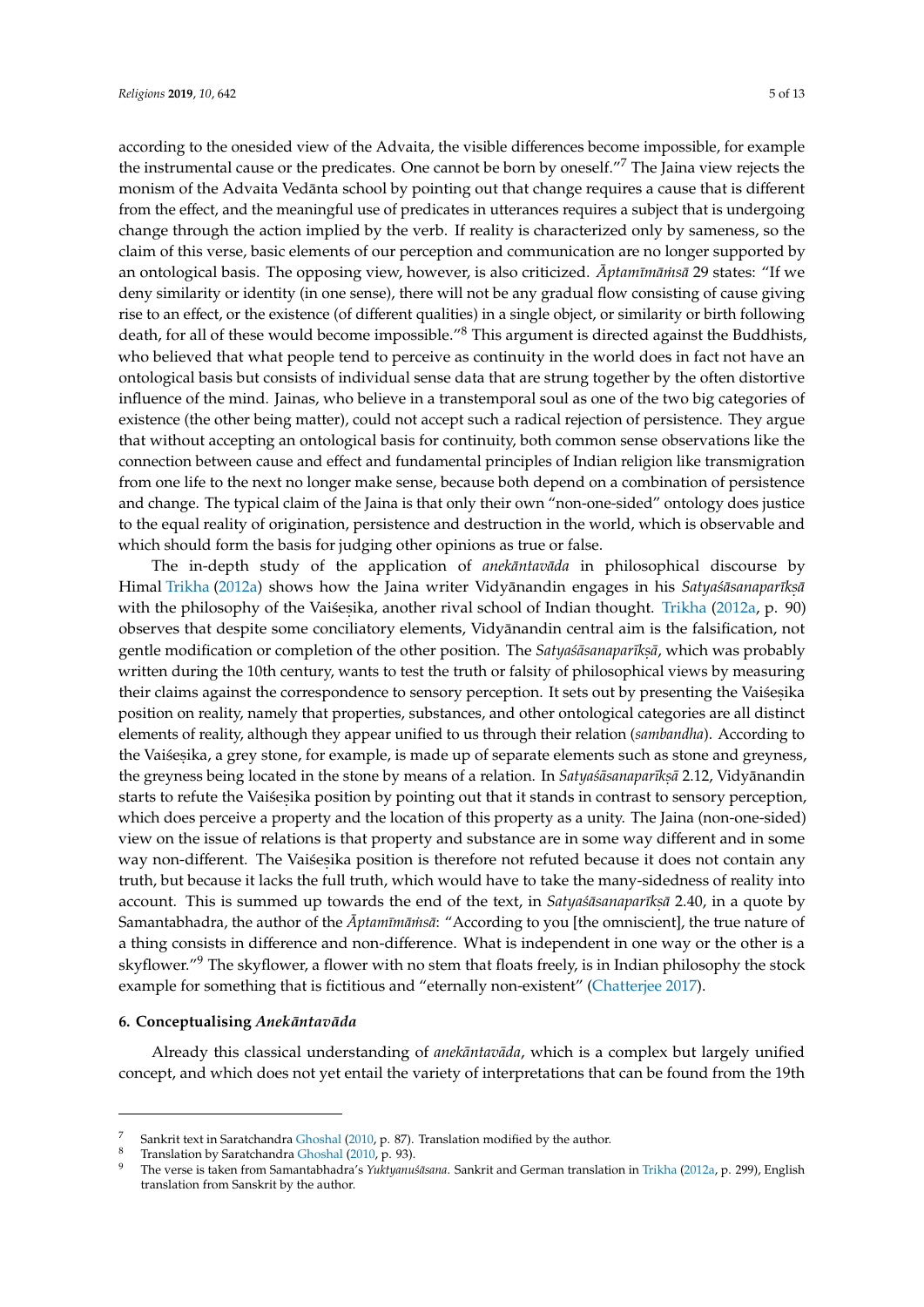century onward, raises the question of categorization. Is *anekantavada* a religious teaching as it teaches the path towards becoming omniscient, or a philosophical teaching because it is applied to discussions on ontology, epistemology and logic?

A concept that claims many-sidedness might hardly fit into one box. Thus, *anekāntavāda* is religion, or philosophy, "not only but also". Only a self-critical use of categorical boxes can do justice to a concept designed to criticize the use of such boxes. In addition, my claim about dialogic identity is that *anekāntavāda* is specifically helping Jainas to position themselves in different frameworks of categories.

There is ample literature on the difficulty of applying a religion/secular dichotomy in the context of Indian culture [\(Fitzgerald](#page-11-15) [2000;](#page-11-15) [Dressler and Mandai](#page-11-16) [2011\)](#page-11-16), as well as on the failure of taking Indian philosophy seriously as philosophy with relevance beyond those with an interest in regional studies [\(King](#page-12-11) [1999;](#page-12-11) [Perrett](#page-12-12) [2016\)](#page-12-12). Here, I will concentrate on a more specific issue: the tendency to misconstrue *anekāntavāda* as a form of many-valued logic that could be formalized as including statements that are mutually contradictory.

Without contextualization, readers might at first be intrigued by the mysterious and rather cryptic *saptabhang˙ ¯ı*. An initial understanding might grasp the theorizing behind the *saptabhang˙ ¯ı*, with the true but not particular spectacular insight that non-existence always refers to the object's other-form. Certainly, the new pot did not exist thousand years ago, but this simply means that now it exists and then it did not exist, not that somehow it now both exists and also does not exist. Such a disappointment can lead to the conclusion that the *saptabhang*<sup> $\bar{r}$ </sup> should be interpreted in a different way that would maintain real contradiction. Jainism is then understood as a form of organized relativism or an epistemological system that transcends binary logic.

From my point of view such misunderstanding shows a lack of understanding the cultural situatedness of *anekāntavāda*. For why should Jainas, who hold a realist and dualist view of the world, even want to legitimize or harmonize contradiction of the type both A and non-A? There is no reason why the followers of Jainism, a religion and philosophical school in its own right, would want to maintain that the opinion diametrically opposed to their own is just as right and valuable, or that any claim whatsoever is, in the absolute sense, as true or false as its opposite. Such relativism would imply all the consequences which Śaṅkara has polemically listed as the alleged flaws of *anekāntavāda*.<sup>10</sup> As intriguing as the idea of a philosophy that embraces contradiction might be, Jainas cannot be blamed for not having ventured on such a questionable and utterly self-destructive feat. *Syadvada*, it has to be emphasized, is not an attempt to justify contradiction in the sense of two incompatible properties being located in the same locus. Jaina philosophy is a perspectivist realism, not a form of relativism. The claim that an infinite number of attributes entails an infinite number of possibly true perspectives does not mean that all views have to be accepted as true. This can be illustrated trough a simple analogy: while there is an infinite number of prime numbers, not every number is a prime number. Equally, an infinite number of true statements does not require every statement to be true. And even those views that are considered partially true (but one-sided) are called out by the Jaina writers.

While it may be tempting to see the *saptabhang*ī as an early attempt of multi-valued logic, already Umrao [Bist](#page-11-17) [\(1984,](#page-11-17) p. 49) has remarked on this matter that "those who take pride in stating that Syādvāda is an Indian version of multivalued logic are misguided."

Much of the criticism of Jaina logic turns out to be inappropriate once the effort is put in to judge *anekāntavāda* by its own terms rather than by the reader's expectations of what would be an interesting interpretation of it. The Jainas offer with *anekāntavāda* not a new logic with truth values, but a critique of the basis on which arguments are formed, about the limitedness of the beliefs we hold and the language with which we can operate. For an argument involving fire and the proverbial hot iron ring, Jaina logic does not offer new syllogistic steps or an alternative logic denying the *tertium non datur*,

 $10$  For a discussion of Śaṅkara's criticism of the Jaina position, see Natalya [Isayeva](#page-11-18) [\(1993,](#page-11-18) pp. 130–44).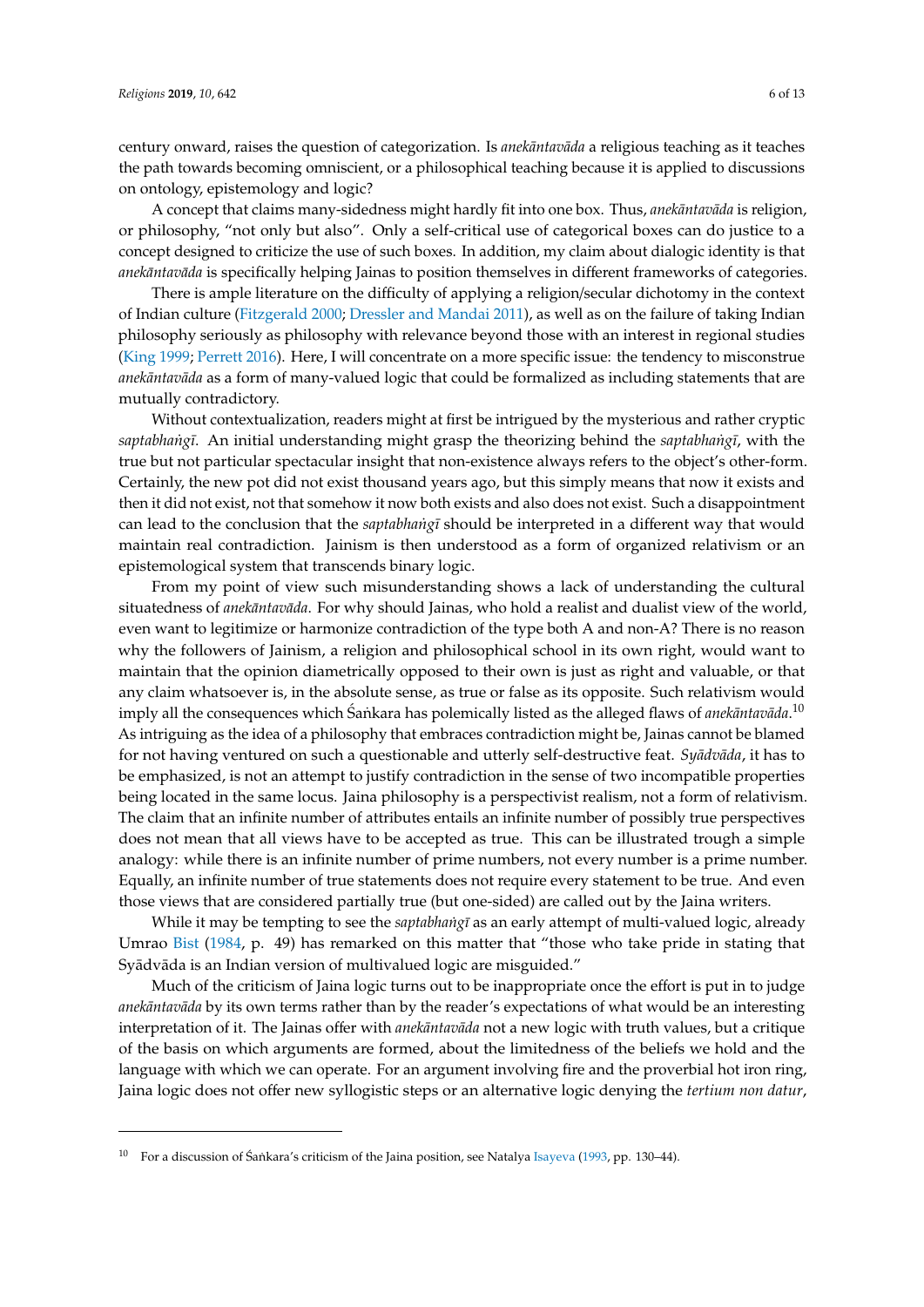but admonishes the parties involved in the debate to make explicit what stands behind the concepts they use.

Piotr Balcerowicz has presented a paper on the topic "Do attempts to formalise the syâd-vâda make sense?". Here he writes:

"[W]hat the theory is about is not really logical relations but rather semantics and our usage of natural languages: it's main practical import is to demonstrate to what degree every proposition is context-dependent. The 'logical' approach will probably never solve the problem of redundancy in the sense that it is unlikely that one will once present the theory as an absolutely consistent, redundancy-proof and error-free model. Rather, the purpose of formalization attempts and formal models should be a lucid presentation through which one could more clearly see the limitations of a particular interpretation of all the seven figures adopted [...] by a particular Jaina thinker". [\(Balcerowicz](#page-11-19) [2015,](#page-11-19) p. 225)

Balcerowicz clearly understands the limitations of formalizing Jaina logic, and he has carefully attempted his own interpretations. In my opinion, interpretations of as a form of logic only make sense when keeping in mind the close connection between logic and rhetoric in Indian culture, the status of Jainism as both philosophy and religion, and the use of *anekantavada* in dialogic identity construction.

# **7. The Colonial Context**

The rhetorical and situative use of *anekāntavāda* becomes apparent when considering the shifts in application from the 19th century onward. The dominance of the British colonial power meant that the decisive conversation partner could no longer be assumed to be from among the other Indian schools of thought. The questions which determined the status of a group were no longer the complex discussions about properties, modes, and substances but whether Indian religions conformed to the standards set by the British. These standards were monotheism, absence of "superstition" and a generally progressive and rational spirit. The representatives of Indian religions had to adapt the presentations of their traditions to these standards if they wanted to be perceived positively by the West.

The most prominent case for such conscious self-presentation was the Council for a Parliament of the World's Religions that was held in connection with the World Columbian Exhibition in Chicago in 1893 [\(Seager](#page-12-13) [1993;](#page-12-13) [Altman](#page-11-20) [2017\)](#page-11-20). While the World Columbian Exhibition primarily served to present the United States of America as a beacon of light onto the nations, the Parliament had been organized by progressive Christians who saw at least some other religions as potential partners in their effort for global progress and therefore also invited representatives of various religions as speakers. This event drew already at the time significant media attention and is now widely remembered as the first occasion of organized high-level interreligious dialogue. Alongside different forms of Hinduism and Buddhism, Jainism, too, was selected for representation. As travel across the ocean is problematic for the Jaina religious, a lay person was sent: Virchand Gandhi, a young and intellectually brilliant barrister. In his presentation at the Parliament he did not distinguish primarily between Jainas and non-Jainas, but between narrow-minded and openminded people:

"If you will only permit a heathen to deliver his message of peace and love, I shall only ask you to look at the multifarious ideas presented to you in a liberal spirit, and not with superstition and bigotry, as the seven blind men did in the elephant story. [ . . . ] Brother and sisters, I entreat you to hear the moral of this story and learn to examine the various religious systems from all standpoints". [\(Barrows](#page-11-21) [1893,](#page-11-21) p. 171)

Gandhi, well aware of the Christian dominance of the setting, asks as a "heathen" humbly for permission to deliver his message. His message, nevertheless, is sets out to show that Jainism already encompasses all the principles that the Parliament is dedicated to: a progressive spirit that weighs, for the benefit of all and in a rational and compassionate way, the merits and shared reason of different religious and philosophical traditions. This is illustrated through the story of the blind men and the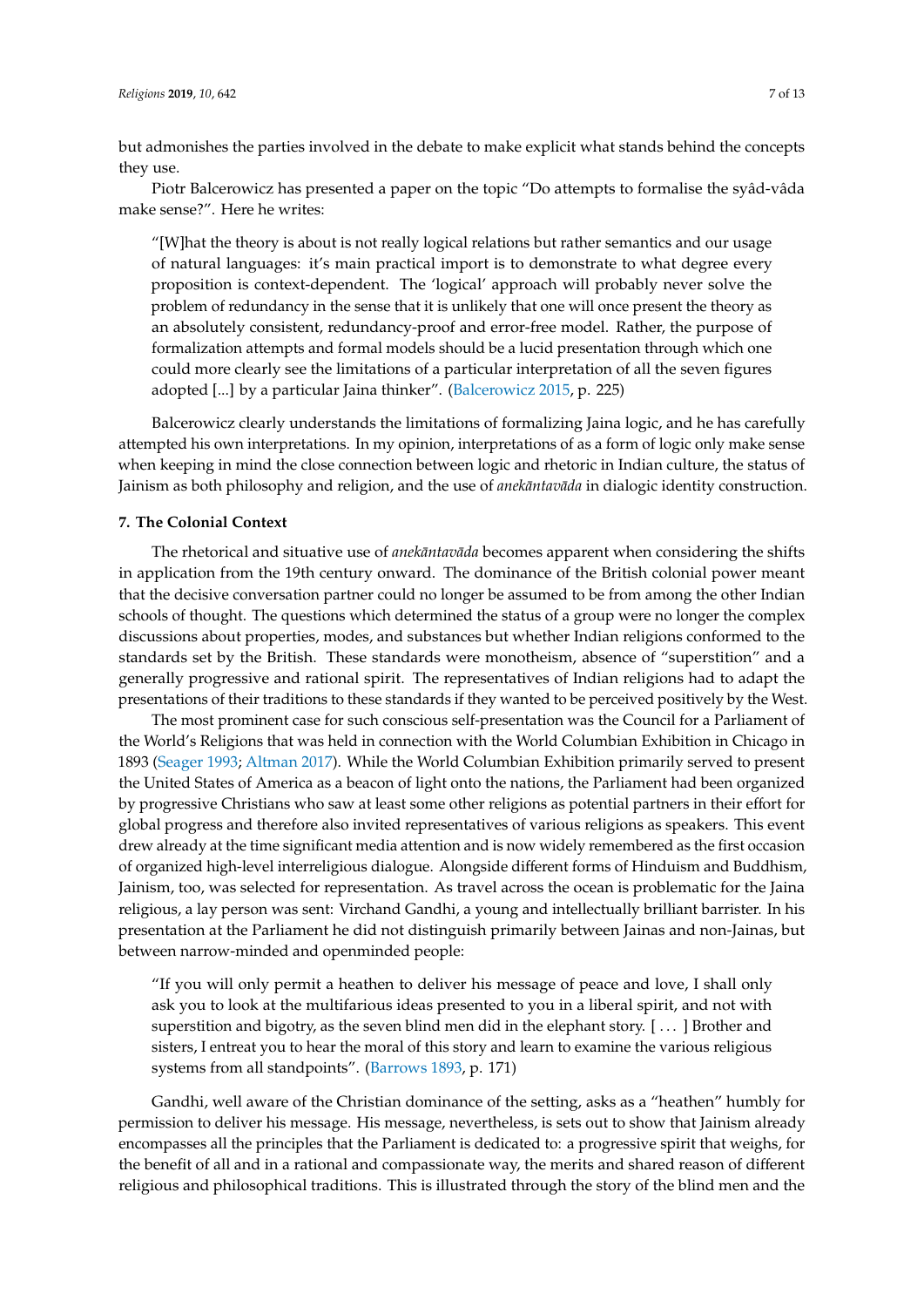elephant, which though shared with other Indian traditions, is frequently used to this day by Jainas to explain the principle of *anekantavada* in a narrative way. In this story, a group of blind men for the first time encounters an elephant. Touching different parts of the body, they each proclaim what an elephant is like. They each insist on their own tactile perception and an angry dispute about the true nature of the elephant breaks out, which is only resolved by a seeing man coming in. He explains that there is truth in each of their observations but that they all just represent partial perspectives which have to be understood as parts of a bigger whole. Obviously, the seeing man stands for the Jaina who can oversee the multitude of different views. In the context of the Parliament of the World's Religions, these are no longer the philosophical schools of India but all religions and world views. Just as Jainism presented itself as the middle way in the debates of the schools of Indian philosophy, *anekantavada* was in the new setting used to show that Jainism was in all important parts in line with other progressive forms of religion and due to its breadth of perspectives ultimately superior to them.

While Jainas will understand who is meant by the seeing man, namely the person following Jainism and in the most literal sense the Jaina omniscient, this is not made explicit in Gandhi's passage. Rather than dealing with complicated theories of properties and relations, the most fundamental meaning is *anekāntavāda* is considering the merit of other views peacefully, rationally and tolerantly. Gandhi states: "Brothers and sisters, I entreat you to hear the moral of this story and learn to examine the various religious systems from all standpoints" [\(Barrows](#page-11-21) [1893,](#page-11-21) p. 171). *Anekāntavāda* is thus promoted as a principle of intellectual non-violence that is rooted in Jainism but which is also relevant for all people, and thus as a basis on which Jainas can encounter other traditions, most importantly the dominant Protestant Christianity, on an (at least) equal footing.

The presentation of *anekāntavāda*, which is after all also a communicative tool for showing the superiority of Jainism, as a form of non-violence presents a potential tension and has itself to be understood at least partly as strategic communication. As Peter [Flügel](#page-11-11) [\(2009,](#page-11-11) p. 192) has pointed out in a different context, "[t]he importance of their [i.e., the doctrinally trained ascetics'] power of persuasion for the continuation of the Jain tradition is a universal topos of Jain narrative and biographical literature. There, the problem of the moral ambivalence of religious rhetoric is explicitly addressed as a form of necessary violence (āvassaya-himsā < āvasyaka-himsā >), to be repented by means of the obligatory ascetic rites (āvasyaka)".

John [Cort](#page-11-22) [\(2000,](#page-11-22) p. 341) criticized the rendering of *anekantavada* as intellectual nonviolence as "inadequate", not so much because the opposite would be true but because such an understanding presents an oversimplified and unhistorical generalization (see also [Barbato](#page-11-10) [2017,](#page-11-10) p. 135ff).

## **8.** *Anekantav ¯ ada ¯* **in a Global Context**

Since independence and due to secularization and globalization, the authoritative status of Christianity for Jaina discourses has waned. The external conversation partner has become a global audience, which includes a young generation of Jainas that has grown up in the diaspora. In this context, general and individualized concepts of spirituality have become more important, with observable processes of "uncoupling of the doctrines of Jainism from the traditional institutional bedrock of the Jain communities and the establishment of a universal religion of nonviolence" [\(Flügel](#page-11-23) [2005,](#page-11-23) p. 11). Young Jainas abroad may need to be attracted to a Jaina tradition about which they may not know much. As many Jainas in the diaspora are successful business people and professionals, it appears that young people, too, are addressed in a language that is more scientific and rational, and which does not presuppose much religious literacy. This has led to a strong emphasis on the reasonableness and at times "scientificness" of Jainism. Sometimes *anekantavada* is presented as a native version of scientific theories. M.R. [Gelra](#page-11-24) [\(2007,](#page-11-24) p.112) states that the "Jain principles of Anekant and Syadwad find semblance in the scientific theories of relativitiy and uncertainty". He seeks to describe the wave particle duality in terms of the elements of the *saptabhangī*, stating on the element "inexpressible":

"Avaktavya, it is the third most important aspect of syadwad. This term envisages two different meanings for micro- and macro-physical entities. In the case of former, it is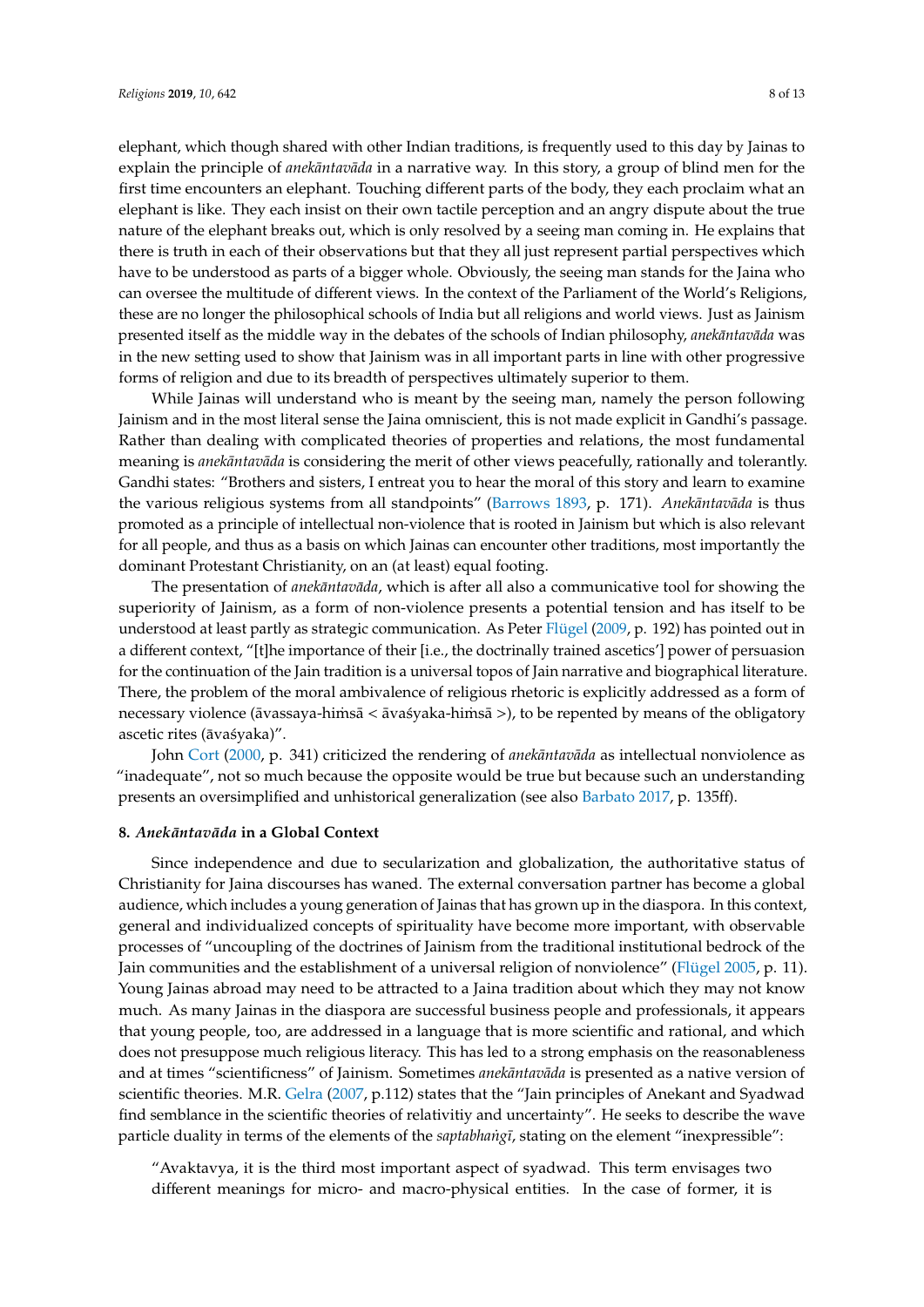unpredictability, uncertainty or probability, whereas, in case of latter it is the partial descriptivism. In the context of macrophysical entities it is multi-faceted manifestation. For instance, an entity can be called 'table' if the shape is to be mentioned. It may be referred to

as 'wood' if the material used is talked about". (ibid.)

The intention is clearly to show that Jainism is compatible with the rational and worldview of modernity, and that some of science's most fundamental principles were already entailed in it many centuries before their discovery by the West. The attempts to combine Jainism with science follow a similar communication strategy as the interpretation as religious tolerance. Both show a desire and to some degree the actual ability to engage constructively with a diverse range of conversation partners. They are, however, also indicative of the problems that can arise in attempts of dialogic identity construction. The understanding of *anekantavada* as a form of tolerance and intellectual non-violence obscures the use of *anekāntavāda* as a rhetorical instrument in intellectual debate. Claiming that *anekāntavāda* is really a scientific theory awards a status of authority that, however, ultimately delegitimizes those elements of Jainism that are not deductible from empirical science [\(Zydenbos](#page-12-14) [2006,](#page-12-14) pp. 69–82).

# **9. Is Jainism Moving towards Relativism?**

When speaking about Jainism today, Jainas rarely touch onto the philosophical context of the classical interpretation of *anekantavada*. Most frequently, *anekantavada* is explained through the story of the blind men and the elephant. Sometimes it is also presented as a general principle of taking more than one perspective into account, or even the general advice that other positions should not be judged. This holds true not only for lay followers but also for *bhaṭṭārakas,* community leaders and academics.

With regards to the status of other religions, there are two typical interpretations of *anekāntavāda*: The first is that *anekantavada* teaches that like two sides of a coin different religions are equally true. The other interpretation is that although the other person's religious views are probably wrong, *anekāntavāda* teaches Jainas that they should treat the adherents of these religions respectfully, because *anekāntavāda* is a principle of intellectual non-violence. These understandings appear at times to be held simultaneously by a single person [\(Barbato](#page-11-10) [2017,](#page-11-10) p. 152f). However, even those Jainas who say that all positions are in some respect true (which would amount to relativism) did not show any relativism that would contradict the fundamental outlook of Jainism when concrete examples were used. This is most apparent on the topic of meat-eating, as Jainas tend to abhor the thought that there would also be some perspective according to which meat-eating would be justified [\(Barbato](#page-11-10) [2017,](#page-11-10) p. 148).

One of the most important conclusions to be drawn from the contemporary use of *anekantavada* is therefore that those cases where *anekantavada* appears as relativism (as in appeals for limitless tolerance) or where *anekāntavāda* is used while the Jaina background seems completely lost (as in the equations of *anekāntavāda* with science), should be interpreted as exaggerations, not inversions, of the general willingness to open up debate with a wide range of groups and topics. When Jainas talk about *anekāntavāda*, this is meant as a means to stabilize, not deconstruct Jaina identity. As Marcus [Banks](#page-11-25) [\(1991,](#page-11-25) p. 258f) has pointed out, regardless of regional and sectarian differences "there is a consciousness of identity as Jains [...but this 'c]ommunity' is not an a priori quality of a group of Jains, or of all Jains, it is something that they, from the conceptual category of 'Jainism', create for themselves." *Anekāntavāda* has across time and place played an important role in the creation and stabilization of Jaina identity, by allowing for a flexible re-orientation according to the needs of the situation and the conversation partner. The red thread that runs through history is thus *anekantavada's* dialogic purpose, not its (current) interpretation as nonviolence or pluralism. As [Cort](#page-11-22) [\(2000,](#page-11-22) p. 341) has cautioned: "While it may be possible for contemporary Jain intellectuals to reformulate *anekāntavāda* as a principle that can be helpful in locating themselves within the discourses and lived realities of modernism and postmodernism, with their emphases on pluralism, diversity, and ambiguity, I feel that there are dangers in blithely extending that new formulation back in time to rewrite the history of Jain struggles with non-Jains as a history of benevolence and tolerance."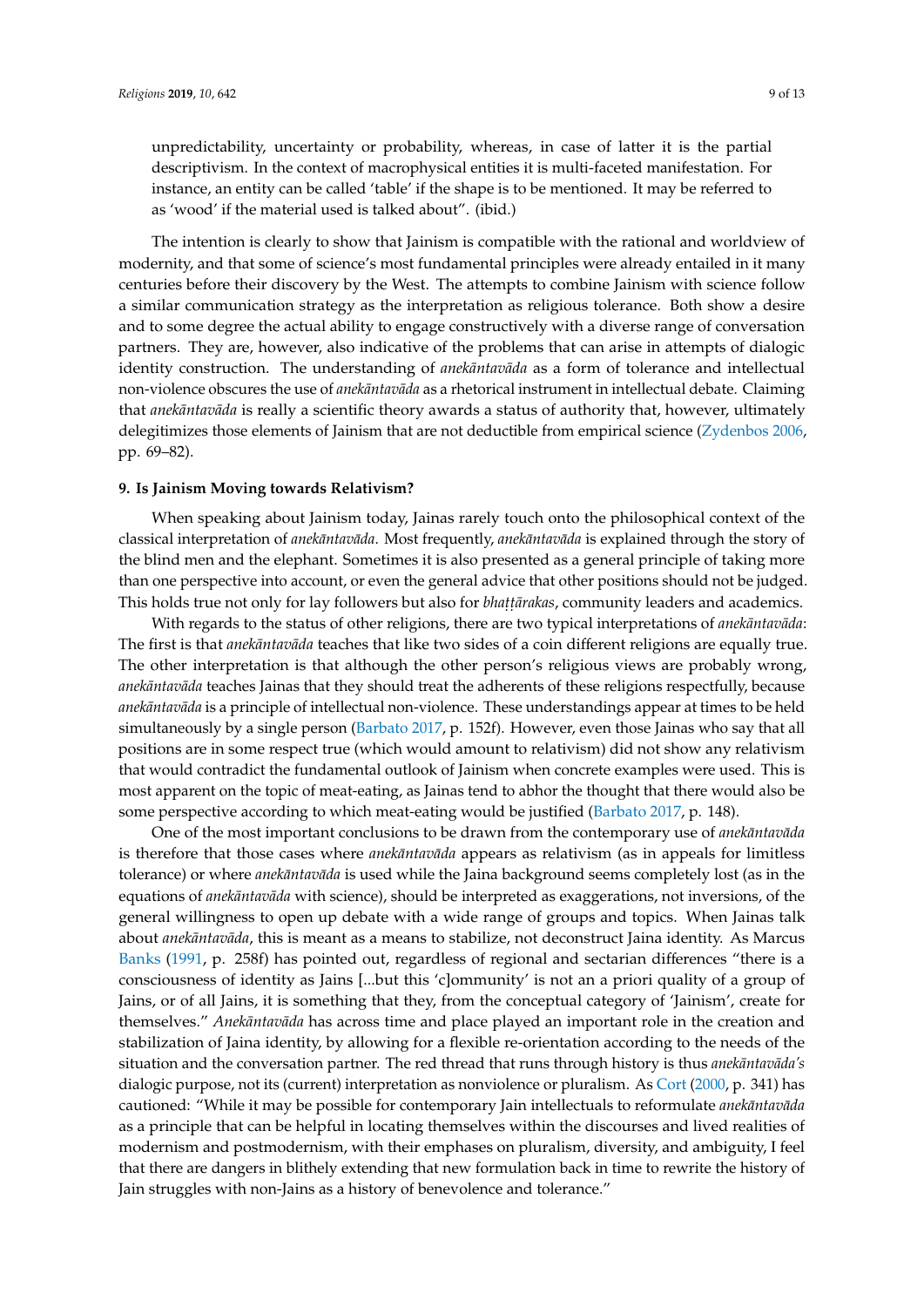# **10.** *Anekantav ¯ ada ¯* **beyond Jainism?**

Already in the philosophical discourses, *anekāntavāda* was presented as a principle for defending the common-sense view that draws on perception against the one-sided systems of other philosophical schools. At the Parliament of the World's Religions, all people in the audience were called by Virchand Gandhi to examine the various religious systems from all standpoints. Already at a time when Jainism was still a largely understudied religion, [Chapple](#page-11-2) [\(1993,](#page-11-2) p. 29) presented *anekantavada's* "flexible fundamentalism" as a model for interreligious dialogue, the strength of which is that it "encourages respect for others' perspectives and yet allows one's primary commitment to remain rooted in that with which one feels most authenticated". Anne [Vallely](#page-12-15) [\(2004,](#page-12-15) p. 112) has described her learning experience of putting *anekānta* into practice when discussing Christianity with Jainas in India, stating that she had initially made the "pluralists' mistake of believing openness to the other required a break from one's own beliefs—a temporary suspension in epistemological limbo. [...] But Jain pluralism does not require it and therefore the possibility for an honest and creative acceptance of diversity can exist". Jeffery [Long](#page-12-5) [\(2009,](#page-12-5) p.184) states that he wrote his introduction to Jainism because he found *anekantavada* "to be an essential tool for affirming pluralism without lapsing into a self-refuting relativism", which he wanted to share with the world. And indeed, a growing number of philosophers and theologians are referencing in their writing *anekantavada* as a resource and inspiration for developing their own thought.

Ram Adhar [Mall](#page-12-16) [\(2014,](#page-12-16) p. 79), for instance, has drawn on *anekantavada* as a foundation for his philosophical approach with an intercultural orientation. He states: "In my attempt at developing interculturally-oriented 'analogical hermeneutics' I have greatly benefitted from the Jaina ideas of anekantavada, syadvada and nayavada". He explains:

"The Jaina argument for a reciprocal recognition of different stand-points (*naya*) that are not exclusive, but rather complementary to each other, is one of the best methodological moves in the service of inter-cultural understanding. [...] Applying this methodology, I have tried to work out and intercultural hermeneutic approach which is non-reductive, open, creative, and tolerant. It approves of overlapping centers, searches for them, finds and cultivates them. These overlapping structures are the common factors which make communication possible, and they also allow philosophies and cultures to retain their individual characters". [\(Mall](#page-12-16) [2014,](#page-12-16) p. 80)

Chakravarti Ram-Prasad, Professor of Comparative Religion and Philosophy at Lancaster University, has developed his theory of multiplism on the basis of *anekantavada*. He distinguishes four "modes of relationship with the Other" [\(Ram-Prasad](#page-12-17) [2007,](#page-12-17) p. 5). These are homogenization, in which the otherness is eliminated; exclusion, which reacts defensively to otherness; pluralism, which acknowledges the other; and multiplism, which he defines as "seeking affinity with the other" (ibid.) Ram-Prasad does not claim that his theory is identical to the standard Jaina position, and I think rightly so. However, according to [Ram-Prasad](#page-12-17) [\(2007,](#page-12-17) p. 50) multiplism takes from *anekantavada*: "The likeness between oneself and the Other is primarily a matter of empathetic inter-location of one's sensibilities in the scheme of the Other, or a recognition of inter-subjection of will; it is the result for the search for affinity. It is that affinity which is the effective realization of the non-violent engagement with the Other."

The theologian Emmanuel Y. [Lartey](#page-12-18) [\(2017,](#page-12-18) p. 143) draws in a book chapter on interfaith spiritual care on *anekāntavāda* to support his claim that "[r]eligious plurality is divine" and an "inevitable implication of creation". He sees a parallel between *anekantavada* and his own Gã religious tradition, which knows a saying "*Loo pii fiteee wonu*", which he translates as "plenty of/ many different kinds of meat does not destroy but rather enhances the sweetness of the soup" [\(Lartey](#page-12-18) [2017,](#page-12-18) p. 140).

While the development of non-Jaina thought on the basis of *anekantavada* can be a legitimate endeavor that is encouraged also by Jainas who highlight its universal applicability, it is also important to keep in mind that *anekantavada* is originally part of a religious system that ultimately considered the views of other religions and philosophies as "inadequate" [\(Dundas](#page-11-8) [1992,](#page-11-8) p. 199). Dialogic identity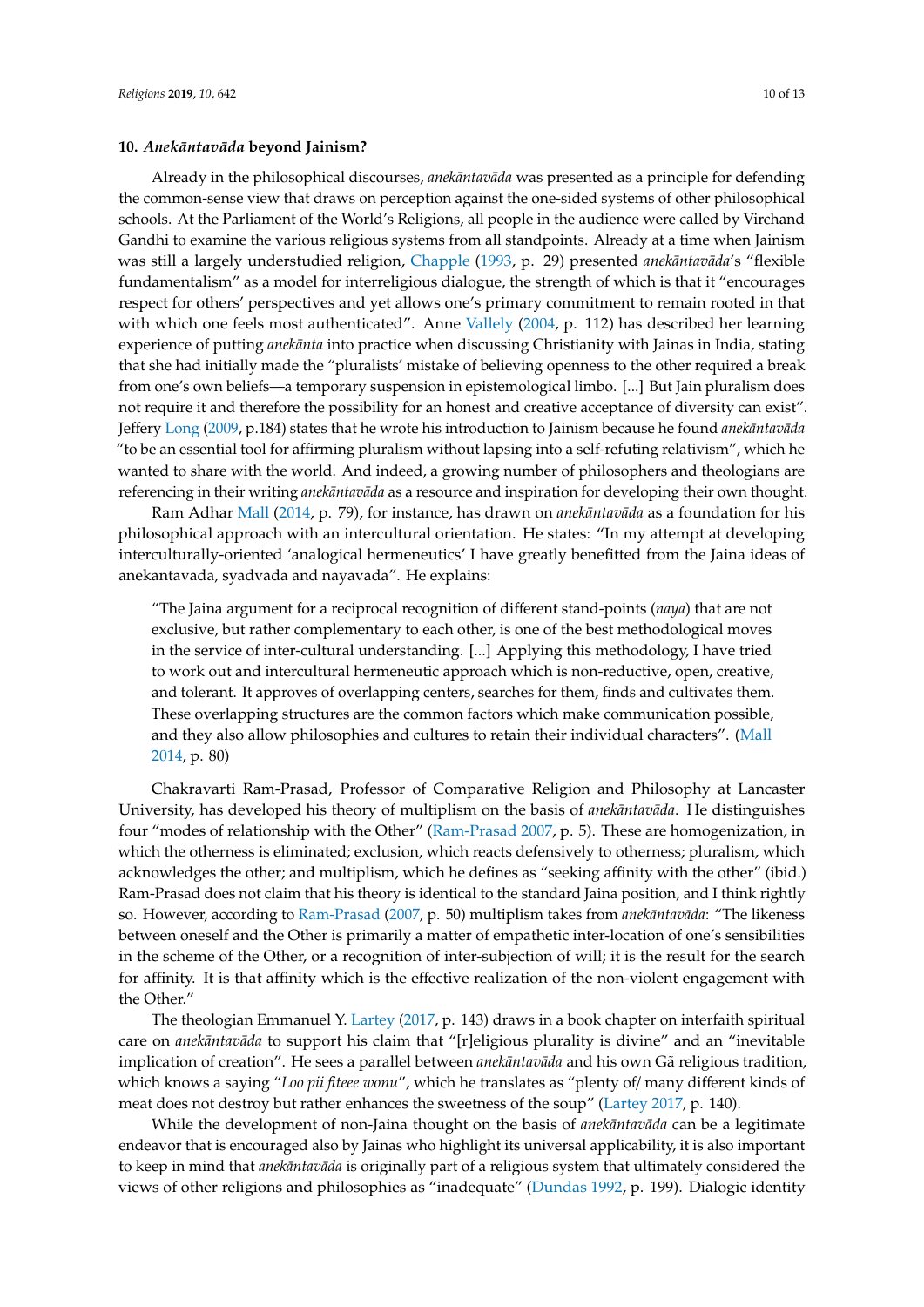construction does not have to mean uncritical harmony. Trikha has described Vidyanandin's approach in ¯ the *Satyaśāsanaparīkṣā* an enlightened-critical perspectivism ("aufgeklärt-kritischer Perspektivismus"), which recognizes in the view of the other "a claim for the interpretation of reality, which stands in sharp contrast to his own conception of the individual thing and which first has to be falsified, before the attempt can be made to reconcile it in modified form with the own worldview" [\(Trikha](#page-12-10) [2012a,](#page-12-10) p. 87).<sup>11</sup>

*Anekāntavāda* should therefore at least partly be understood as communication strategy that serves to defend the Jaina world view and to stabilize Jaina identity. It is not the same as relativism, an uncritical pluralism or the idea that religious plurality is in itself desirable as "more meat makes a sweeter soup"—a metaphor Jainas would find rather unappealing. While many modern accounts present *anekāntavāda* as an Indian form of tolerance and intellectual nonviolence that transcends all sectarian boundaries, the rhetorical function of this reinterpretation of *anekāntavāda* should be kept in mind, as well as the original situatedness of the concept. As [\(Trikha](#page-12-9) [2012b,](#page-12-9) p. 26) summed up: "Jaina authors earned a special place in the history of Indian philosophy by taking into account many of the intellectual traditions of their time and geographical region. This examination did not turn out well for the other traditions."

# 11. Conclusions: Anekāntavāda as a Rhetorical Device for a Dialogic Identity

After the 2015 Parliament of the World's Religions, a group of young Jaina participants wrote about the insights that they had gained from the event. The article sums up the specific resources their religion can bring to interreligious dialogue:

"As advocates of non-violence (ahimsa) and believers of equality and respect for all viewpoints (anekantvad), while being mindful of the impact of our personal consumption in the world around us (aparigraha), it is our social responsibility to advance these issues and to be more engaged and connected in mainstream outlets. [ . . . ] Jainism is both a scientific and practical philosophy that adapts to social and cultural shifts while preserving its core values and practices. *Anekantvad* teaches us that everyone has a voice and something valuable to contribute". [\(Bumb et al.](#page-11-26) [2016\)](#page-11-26)

The young activists specifically highlight what I have termed a dialogic identity construction: Jainism "adapts to social and cultural shifts while preserving its core values and practices". The argument of this article has been that *anekantavada* is a key mechanism of Jainism's dialogic identity construction. It allows Jainas to seek debate and to meet the other peacefully but it also allows Jainas to defend their own view of the world. The function of *anekantavada* is thus not relativistic but serves to support a religion and philosophy which values complete knowledge but which also holds strong foundational convictions, such as the fundamental duality of reality constituted by matter and soul.

My argument is that it is this dual aspect of *anekantavada* that helps Jainas to be a (certainly far above average) peaceful community, rather than the exaggerated claim that *anekantavada* in itself presents a form of intellectual nonviolence, or the mistaken belief that *anekantavada* means that all (religious) claims are equally valid. Dialogic identity construction, in the sense I use here, does not mean the uncritical acceptance of other views but is a way of stabilizing one's own sense of self through openness towards the other. Dialogic identity construction can therefore be an interesting model for how strong religion and non-violent encounter can reinforce rather than exclude each other.

**Funding:** This research received funding from the German Academic Exchange Service (DAAD).

<sup>&</sup>lt;sup>11</sup> "Für Vidyānandin ist klar, dass mit den zentralen Lehren des Vaisesika ein Anspruch auf Deutung der Wirklichkeit vorliegt, die in scharfem Gegensatz zu seiner eigenen Konzeption des Einzeldinges steht und die zuallererst falsifiziert werden muss, bevor der Versuch unternommen werden kann, sie in modifizierter Form mit dem eigenen Weltbild zu harmonisieren." English translation by the author.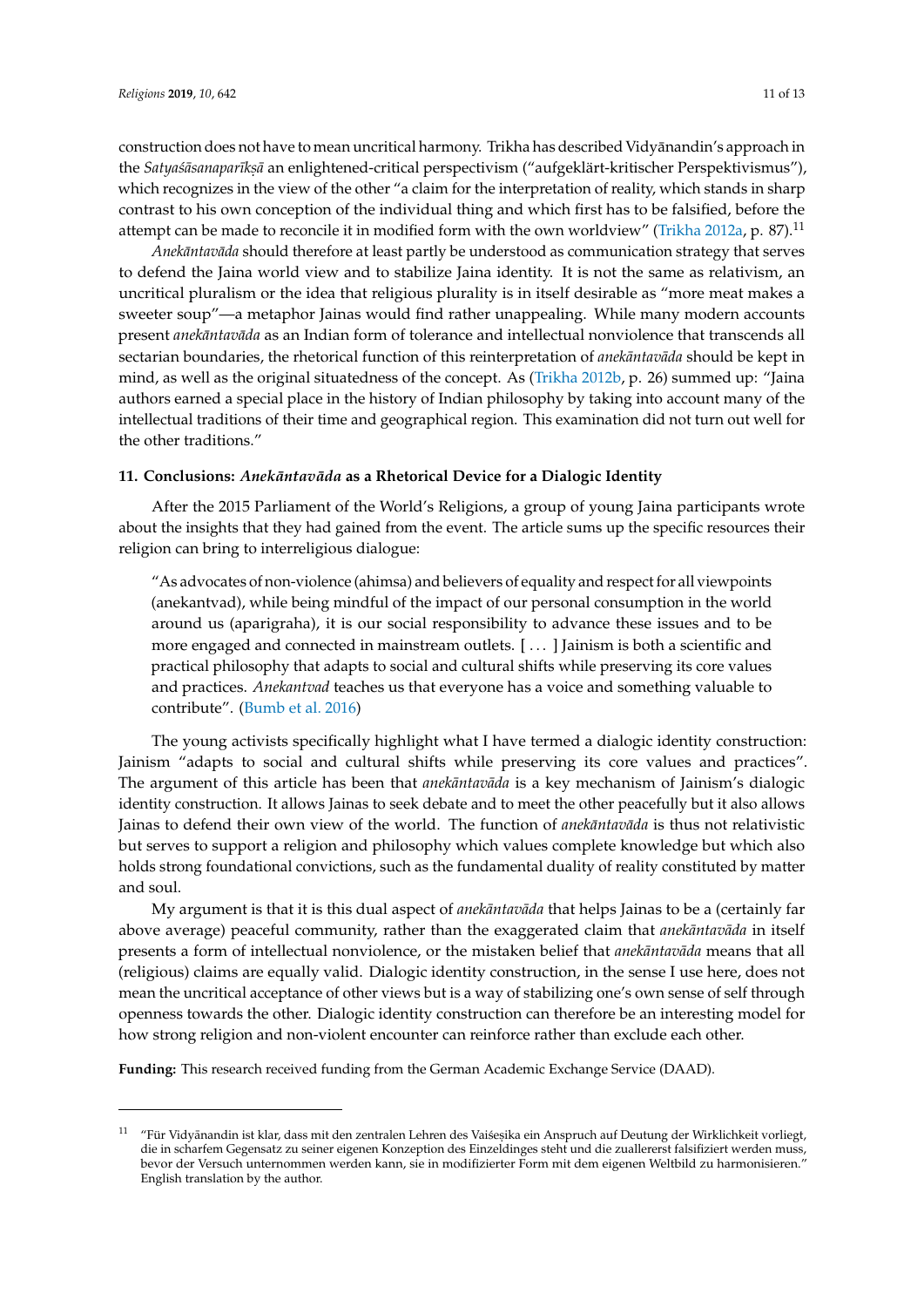**Conflicts of Interest:** The author declares no conflicts of interest.

## **References**

- <span id="page-11-0"></span>Almond, Gabriel A., R. Scott Appleby, and Emmanuel Sivan. 2003. *Strong Religion: The Rise of Fundamentalisms Around the World*. Chicago: University of Chicago Press.
- <span id="page-11-20"></span>Altman, Michael. 2017. *Heathen, Hindoo, Hindu: American Representations of India, 1721–1893*. Oxford: Oxford University Press.
- <span id="page-11-3"></span>Appleby, R. Scott. 2000. *The Ambivalence of the Sacred: Religion, Violence, and Reconciliation*. Lanham: Rowman & Littlefield.
- <span id="page-11-7"></span>Baghramian, Maria, and J. Adam Carter. 2019. Relativism. In *The Stanford Encyclopedia of Philosophy*. Edited by Edward N. Zalta. Stanford: The Metaphysics Research Lab, Available online: https://[plato.stanford.edu](https://plato.stanford.edu/archives/win2018/entries/relativism/)/ archives/win2018/entries/[relativism](https://plato.stanford.edu/archives/win2018/entries/relativism/)/ (accessed on 19 November 2019).
- <span id="page-11-19"></span>Balcerowicz, Piotr. 2015. Do attempts to formalize the Syad-vada make sense? In *Jaina Scriptures and Philosophy*. Edited by Peter Flügel and Olle Qvarnström. London: Routledge, pp. 181–248.
- <span id="page-11-12"></span>Balcerowicz, Piotr. 2016. On the Relative Chronology of Dharmakīrti and Samantabhadra. *Journal of Indian Philosophy* 44: 437–83. [\[CrossRef\]](http://dx.doi.org/10.1007/s10781-014-9270-3)
- <span id="page-11-25"></span>Banks, Marcus. 1991. Orthodoxy and dissent: Varieties of religious belief among immigrant Gujarati Jains in Britain. In *The Assembly of Listeners: Jains in Society*. Edited by Michael Carrithers and Caroline Humphrey. Cambridge: Cambridge University Press, pp. 241–59.
- <span id="page-11-10"></span>Barbato, Melanie. 2017. *Jain Approaches to Plurality: Identity as Dialogue*. Leiden: Brill/Currents of Encounter.
- <span id="page-11-5"></span>Barbato, Melanie. 2018. Jain Approaches to Religious Plurality. *Current Dialogue* 60: 3–10.
- <span id="page-11-6"></span>Barbato, Melanie. 2019. Different Interpretations of Anekantavada. *Jaina Studies: Newsletter of the Centre of Jaina Studies* 14: 30–31.
- <span id="page-11-21"></span>Barrows, John Henry. 1893. *The World's Parliament of Religions: An Illustrated and Popular Story of the World's First Parliament of Religions*. Held in Chicago in Connection with the Columbian Exposition of 1893. Chicago: The Parliament Publishing Company.
- <span id="page-11-17"></span>Bist, Umrao. 1984. *Jaina Theories of Reality and Knowledge*. Delhi: Eastern Book Linkers.
- <span id="page-11-26"></span>Bumb, Nikhil, Neal Daftary, Parth Savla, Priti Shah, and Sonali Vakharia. 2016. *Young Jains Share Insights from Parliament of the World's Religions*. Parliament of the World's Religions. January 22. Available online: [https:](https://www.parliamentofreligions.org/articles/young-jains-share-insights-parliament-worlds-religions) //www.parliamentofreligions.org/articles/[young-jains-share-insights-parliament-worlds-religions](https://www.parliamentofreligions.org/articles/young-jains-share-insights-parliament-worlds-religions) (accessed on 12 April 2016).
- <span id="page-11-4"></span>Cavanaugh, William. 2009. *The Myth of Religious Violence*. Oxford: Oxford University Press.
- <span id="page-11-2"></span>Chapple, Christopher. 1993. Two Traditional Indian Models for Interreligious Dialogue: Monistic Accommodationism and Flexible Fundamentalism. *Dialogue & Alliance* 7: 18–30.
- <span id="page-11-13"></span>Chatterjee, Amita. 2017. Naturalism in Classical Indian Philosophy. In *The Stanford Encyclopedia of Philosophy*. 2017 ed. Edited by Edward N. Zalta. Stanford: The Metaphysics Research Lab, Available online: [https:](https://plato.stanford.edu/archives/win2017/entries/naturalism-india/) //[plato.stanford.edu](https://plato.stanford.edu/archives/win2017/entries/naturalism-india/)/archives/win2017/entries/naturalism-india/ (accessed on 29 September 2019).
- <span id="page-11-22"></span>Cort, John. 2000. 'Intellectual Ahimsa' Revisited: Jain Tolerance and Intolerance of Other. *Philosophy East & West* 50: 324–47.
- <span id="page-11-16"></span>Dressler, Markus, and Arvind Mandai, eds. 2011. *Secularism and Religion-Making*. Oxford: Oxford University Press.
- <span id="page-11-8"></span>Dundas, Paul. 1992. *The Jains*. London: Routledge.
- <span id="page-11-15"></span>Fitzgerald, Timothy. 2000. *The Ideology of Religious Studies*. Oxford: Oxford University Press.
- <span id="page-11-23"></span>Flügel, Peter. 2005. The Invention of Jainism: A Short History of Jaina Studies. *International Journal of Jaina Studies* 1: 1–16.
- <span id="page-11-11"></span>Flügel, Peter. 2009. Power and Insight in Jain Discourse. *Warsaw Indological Studies* 3: 85–217.
- <span id="page-11-1"></span>Fohr, Sherry. 2015. *Jainism: A Guide for the Perplexed*. London: Bloomsbury.
- <span id="page-11-24"></span>Gelra, Mahaveer Raj. 2007. *Jain Studies & Science*. Ladnun: Jain Vishva Bharati Institute.

<span id="page-11-18"></span><span id="page-11-14"></span>Ghoshal, Saratchandra. 2010. *Āpta-Mīmāmsā of Āchārya Samantabhadra*. New Delhi: Bharatiya Jnanpith.

- Isayeva, Natalia. 1993. *Shankara and Indian Philosophy*. Albany: State University of New York Press.
- <span id="page-11-9"></span>Jain, Sagarmal. 2006. *Jaina Philosophy of Language*. Varanasi: Parshwanath Vidyapeeth.